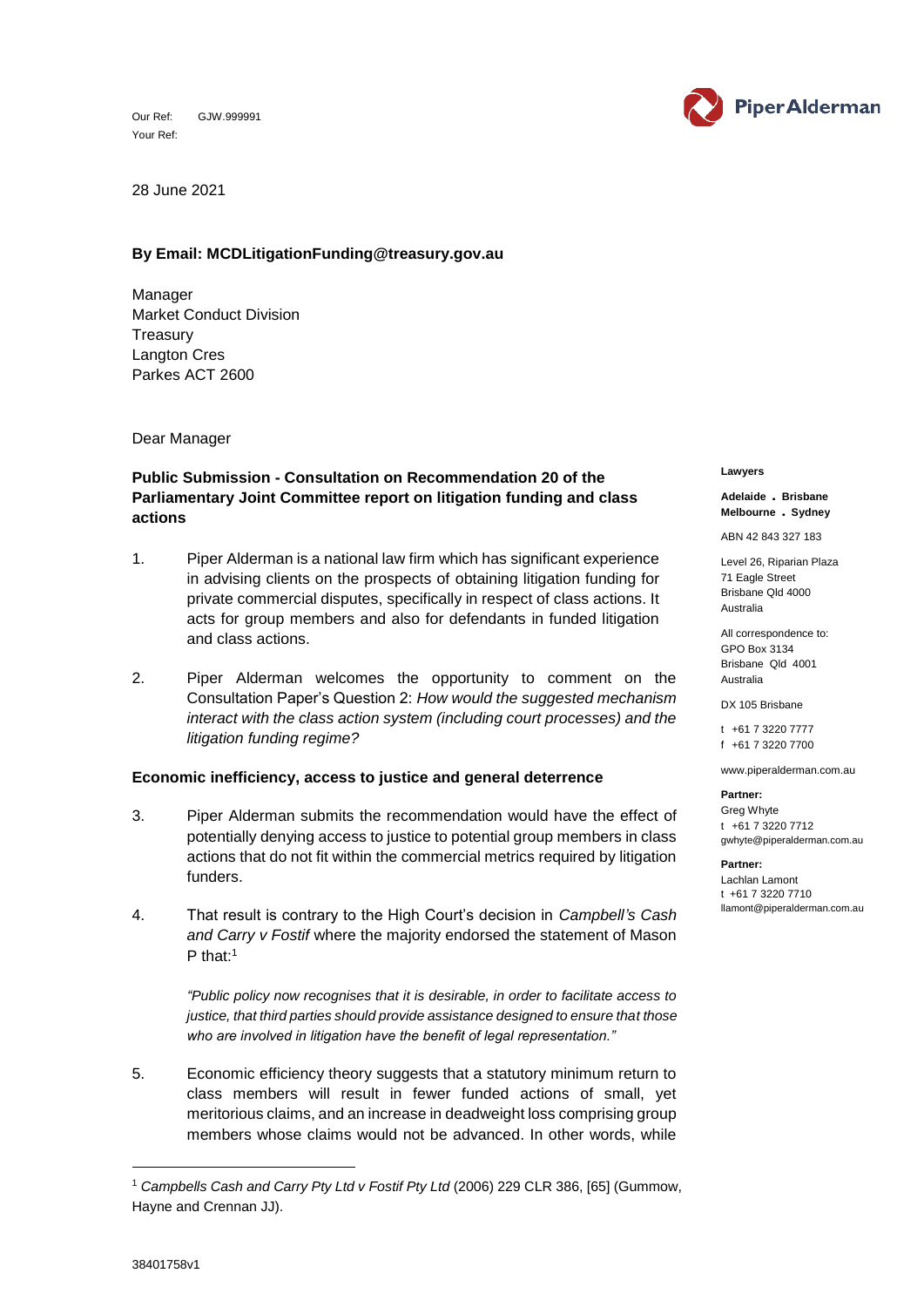

the cap will result in higher returns for group members of some funded claims, group members of other claims that do not have the requisite risk/return profile will be denied the opportunity to access justice through litigation funding, an opportunity that is currently available under the present framework.

- 6. That market inefficiency was highlighted by PwC's March 2021 report<sup>2</sup> which concluded a cap of 30% gross returns for litigation funders would result in 36% fewer class actions being advanced. That projection was based on cases where the litigation costs alone would not have come within the proposed 30% cap. 3
- 7. Without public funding for legal services, greater reliance is placed on the private sector to affect public policy and enforce civil rights. In ASIC's most recent annual report, of 12,355 complaints received only 19% were acted on by the regulator.<sup>4</sup> Similarly, the ACCC reported 312,773 complaints received with only 12 litigated.<sup>5</sup>
- 8. It is in these circumstances that private sector, funded litigation has been used to increase access to justice and deter corporate misconduct.

# **Commercial reality of a statutory guarantee of returns to group members**

- 9. Piper Alderman submits that imposing an arbitrary cap on returns to group members fails to acknowledge the unique and dynamic nature of individual class actions. This can only be equitably addressed through a system which engenders an ad hoc and flexible approach to distributing proceeds of class actions, a system which already exists.
- 10. The courts are already empowered to manage this issue, as was illustrated by the decision in *Wepar Nominees Pty Ltd v Schofield (No 2)* [2014] FCA 225, where his Honour Besanko J held that a settlement proposal in which the funder received 33.30% and class members received 34.85% was "fair and reasonable having regard to the claims made on behalf of the Group Members."<sup>6</sup> This conclusion was arrived at after considering the risks involved in advancing the claim together with the recovery pool available from the company in liquidation.

| <b>Description</b>              | Amount      | Percentage |
|---------------------------------|-------------|------------|
| Legal costs and disbursements   | \$1,035,000 | 31.85%     |
| Funder's fee                    | \$1,082,250 | 33.30%     |
| <b>Balance to Group Members</b> | \$1,132,750 | 34.85%     |
| Total                           | \$3,250,000 | 100%       |

11. Class members received approximately \$0.35 in the dollar on an investment which in all other respects would have been written off. If a 70% statutory guaranteed return to group members had been imposed in this proceeding, the claim would not have been commercially viable. We note Besanko J's acknowledgement of the benefits to the class

-

<sup>2</sup> Report of PwC Australia dated 16 March 2021, 'Models for the regulation of returns to litigation funders'.

 $3$  lbid, page 16.

<sup>4</sup> ASIC 2019-20 Annual Report, page 218.

<sup>5</sup> ACCC 2019-20 Annual Report, page 127.

<sup>6</sup> *Wepar Nominees Pty Ltd v Schofield (No 2)* [2014] FCA 225, [47].